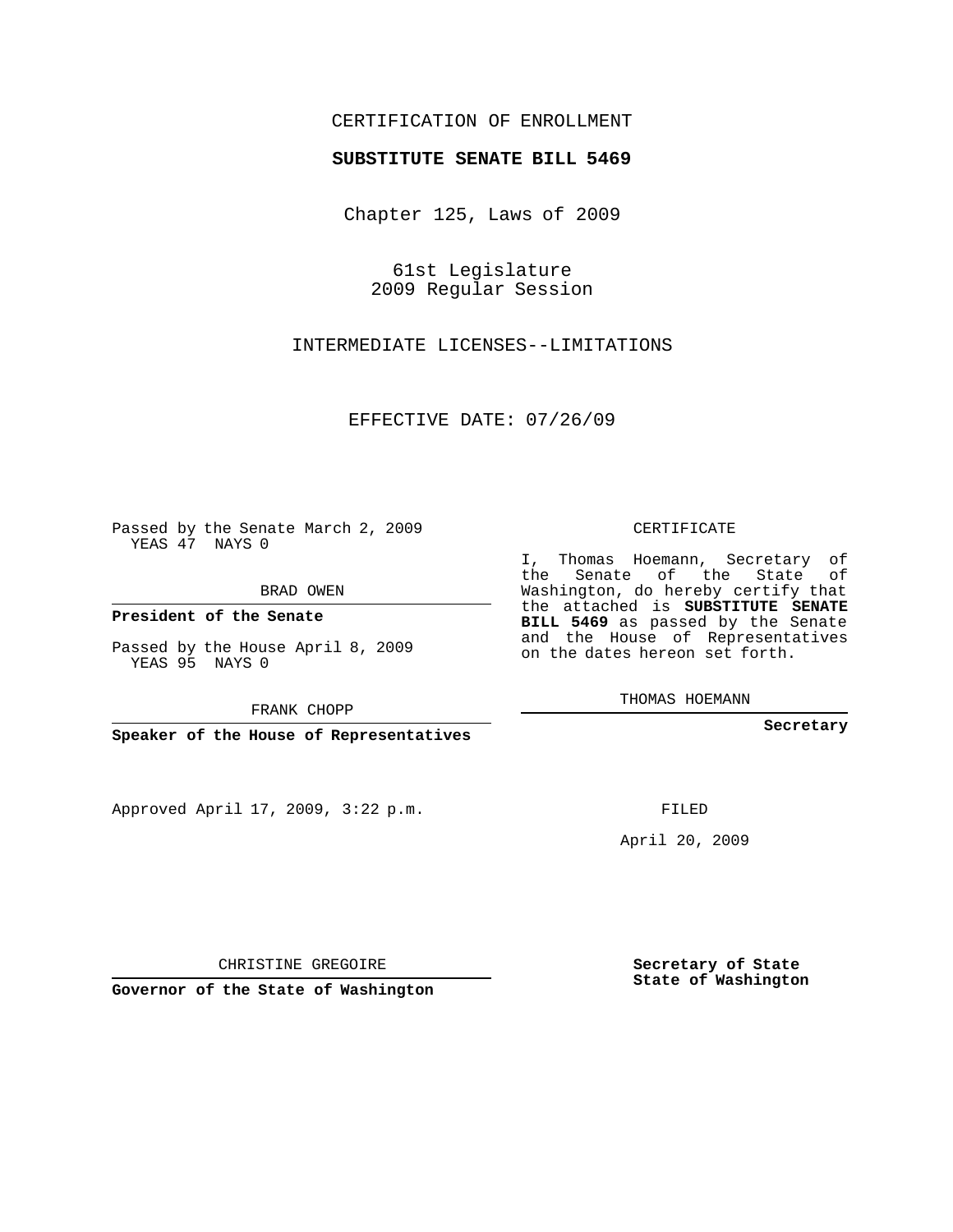## **SUBSTITUTE SENATE BILL 5469** \_\_\_\_\_\_\_\_\_\_\_\_\_\_\_\_\_\_\_\_\_\_\_\_\_\_\_\_\_\_\_\_\_\_\_\_\_\_\_\_\_\_\_\_\_

\_\_\_\_\_\_\_\_\_\_\_\_\_\_\_\_\_\_\_\_\_\_\_\_\_\_\_\_\_\_\_\_\_\_\_\_\_\_\_\_\_\_\_\_\_

Passed Legislature - 2009 Regular Session

## **State of Washington 61st Legislature 2009 Regular Session**

**By** Senate Transportation (originally sponsored by Senators Parlette, Eide, Jarrett, and McCaslin)

READ FIRST TIME 02/13/09.

1 AN ACT Relating to limitations on the use of intermediate licenses; and amending RCW 46.20.075.

BE IT ENACTED BY THE LEGISLATURE OF THE STATE OF WASHINGTON:

 **Sec. 1.** RCW 46.20.075 and 2000 c 115 s 2 are each amended to read as follows:

 (1) An intermediate license authorizes the holder to drive a motor vehicle under the conditions specified in this section. An applicant for an intermediate license must be at least sixteen years of age and:

 (a) Have possessed a valid instruction permit for a period of not 10 less than six months;

 (b) Have passed a driver licensing examination administered by the department;

 (c) Have passed a course of driver's education in accordance with the standards established in RCW 46.20.100;

 (d) Present certification by his or her parent, guardian, or employer to the department stating (i) that the applicant has had at least fifty hours of driving experience, ten of which were at night, during which the driver was supervised by a person at least twenty-one years of age who has had a valid driver's license for at least three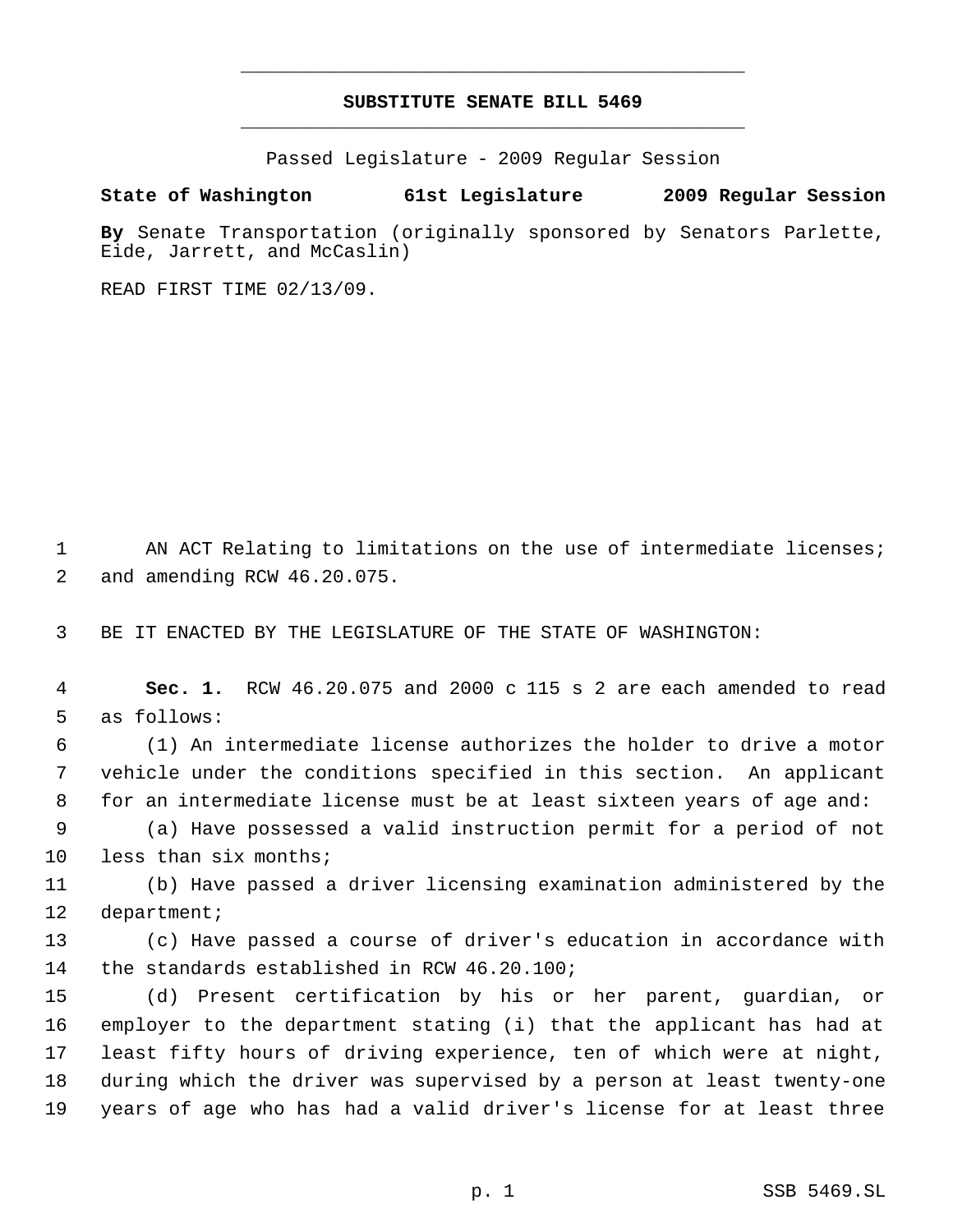years, and (ii) that the applicant has not been issued a notice of traffic infraction or cited for a traffic violation that is pending at the time of the application for the intermediate license;

 (e) Not have been convicted of or found to have committed a traffic violation within the last six months before the application for the intermediate license; and

 (f) Not have been adjudicated for an offense involving the use of alcohol or drugs during the period the applicant held an instruction permit.

 (2) For the first six months after the issuance of an intermediate license or until the holder reaches eighteen years of age, whichever occurs first, the holder of the license may not operate a motor vehicle that is carrying any passengers under the age of twenty who are not members of the holder's immediate family as defined in RCW 42.17.020. For the remaining period of the intermediate license, the holder may not operate a motor vehicle that is carrying more than three passengers who are under the age of twenty who are not members of the holder's immediate family.

 (3) The holder of an intermediate license may not operate a motor vehicle between the hours of 1 a.m. and 5 a.m. except when the holder is accompanied by a parent, guardian, or a licensed driver who is at least twenty-five years of age.

 (4) It is a traffic infraction for the holder of an intermediate license to operate a motor vehicle in violation of the restrictions imposed under this section.

 (5) Enforcement of this section by law enforcement officers may be accomplished only as a secondary action when a driver of a motor vehicle has been detained for a suspected violation of this title or an equivalent local ordinance or some other offense.

 (6) An intermediate licensee may drive at any hour without restrictions on the number of passengers in the vehicle if necessary for agricultural purposes.

 (7) An intermediate licensee may drive at any hour without restrictions on the number of passengers in the vehicle if, for the twelve-month period following the issuance of the intermediate license, he or she:

37 (a) Has not been involved in an ((automobile)) accident involving 38 only one motor vehicle;